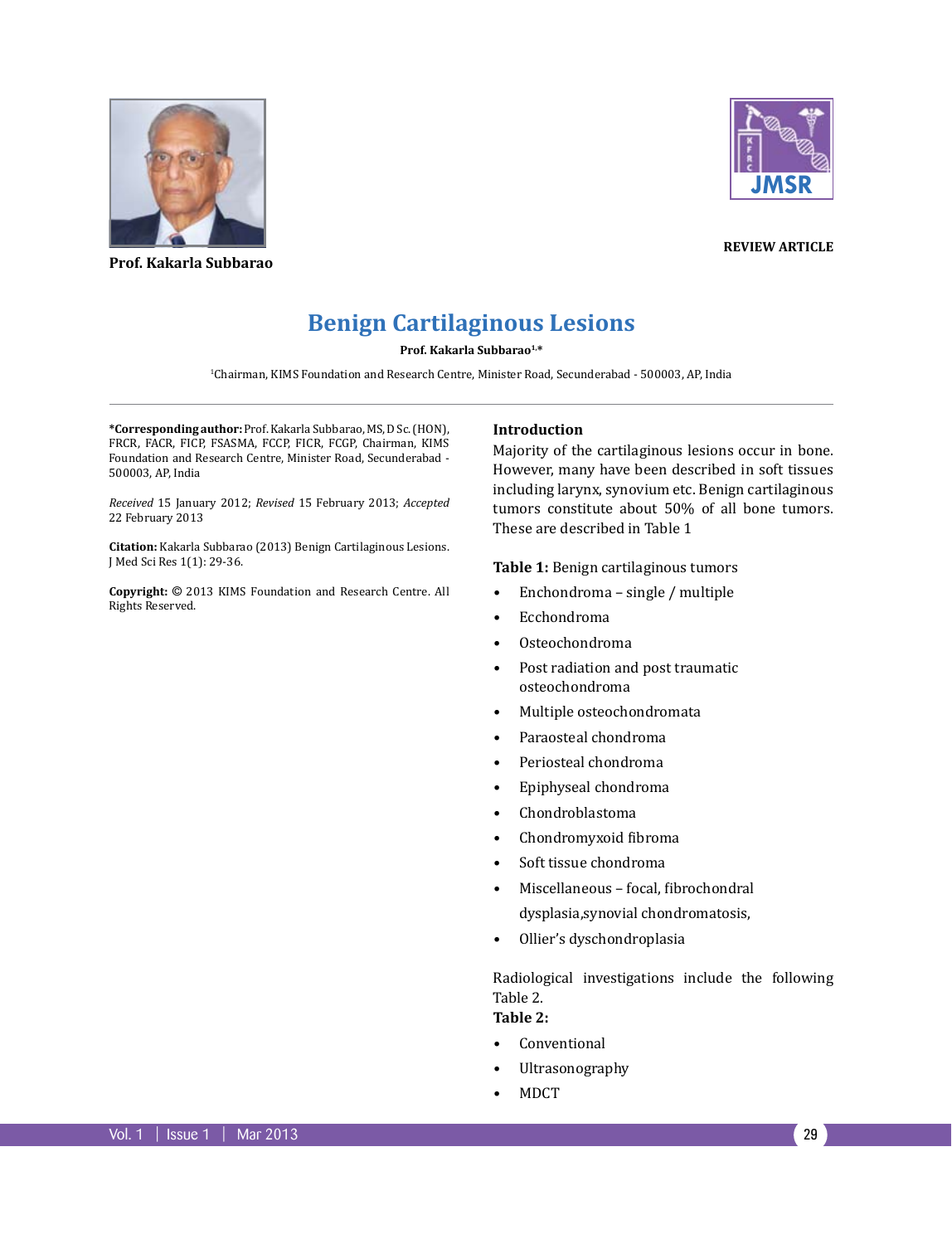- Pet CT
- Radionuclide scanning
- MRI

All these investigations may not be necessary in all patients. The general principles applied in the diagnosis of bone tumors are given in Table 3.

## **Table 3:**

- Age and sex
- Single or multiple Lesions
- Type of bone involved
- Site of the lesion within the bone
- Site of origin of the lesion
- Nature and extent of bone change
- Appearance of the transitional zone
- Nature of the tumour matrix
- Type of periosteal reaction
- Soft tissue involvement

Diagnosis of chondroid tumours mainly rests on conventional radiology and is made by the anatomical location, transitional zone and mineralization of matrix. The calcified matrix may be minimal or heavy. When there is no mineralization of cortex, it is difficult to make a firm diagnosis. In these instances CT or MRI may be helpful. Endosteal scalloping, thick periosteal reaction and cortical hook when present may add to the correct diagnosis.

## **Polyostotic**

- Multiple enchondromata
- Metachondromatosis (Hereditary)
- Ollier's dyschondrodysplasia
- Maffuci's syndrome
- Multiple osteochondromata

## **Enchondroma**

The incidence is 3-17% of biopsied primary bone tumors. This is the second most common cartilagecontaining tumor. It is due to continued growth of residual benign rests of cartilage displaced from the growth plate. It is generally asymptomatic except when there is trauma that result in a pathological fracture (Figure 1).



It commonly presents in subjects between 10 – 30 yrs of age. When multiple these are located in tubular bones of hands (Figure 2).



**Figure 2:** Multiple enchondromata in the hand

Multiple enchondromata in the hands is also called Ollier's syndrome. Other sites affected include long bones including femora, humeri, clavicles and ribs (Figure 3abc).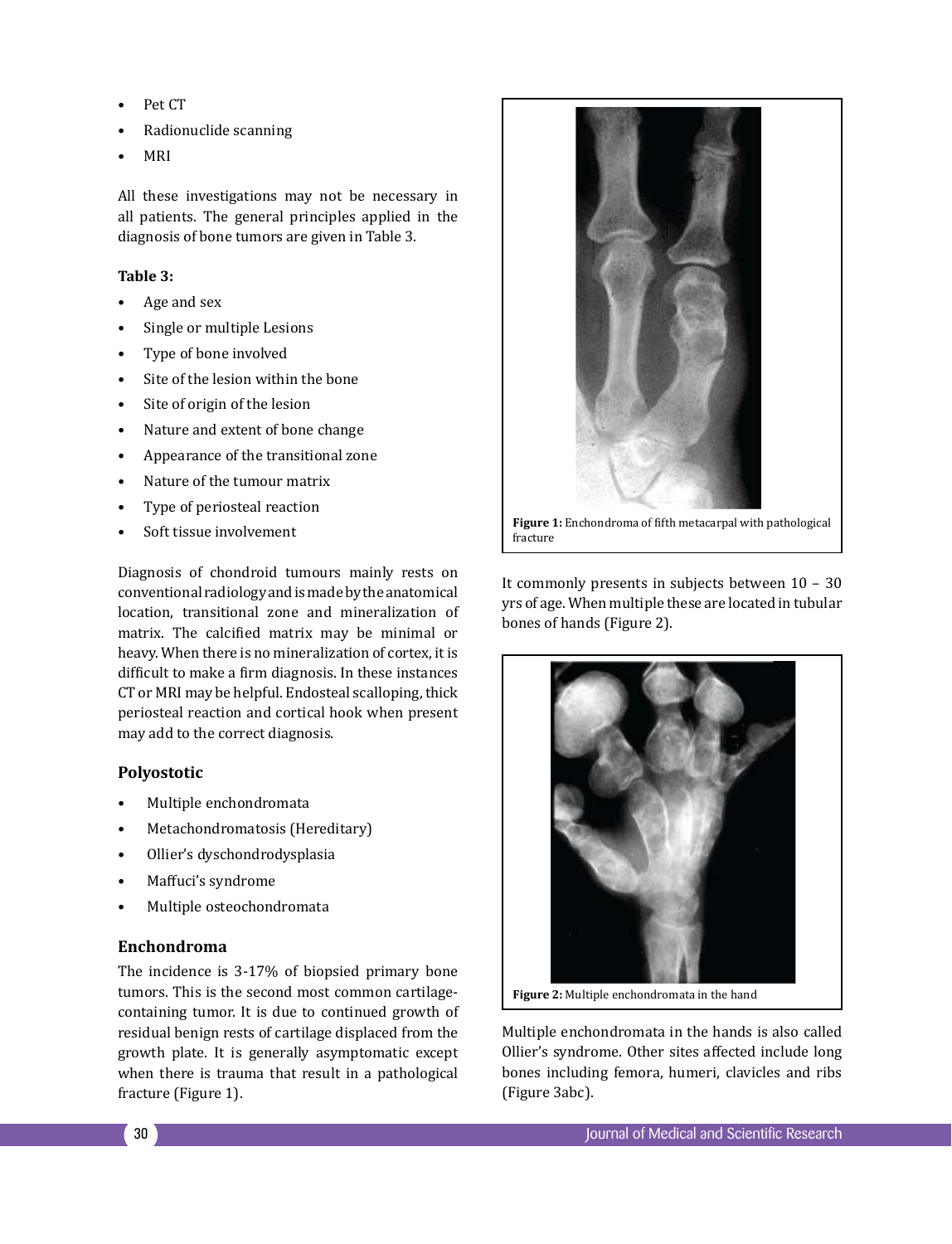

Enchondroma is located in the central medullar canal of the metaphysis. The incidence is 3-17% of biopsied primary bone tumors and it is the second most common cartilage containing tumor. The average size is smaller than 3cm. When it exceeds 5cm low grade malignancy should be considered. It is due to continued growth of residual benign rests of cartilage displaced from the growth plate. The

calcifications of the matrix may assume the shape of punctuate, arc like, circular, nodular, or a mixture of these (Figure 4ab). CT shows early mineralization much better than conventional radiography.



intertrochanteric area of femur

Another finding in cartilaginous tumors is the presence of a hook at the margins (Figure 5).



**Figure 5:** Intracortical chondroma showing calcifications and the presence of hook inferiorly

Periosteal chondroma is also called juxta cortical chondroma and is diagnosed by the anatomical location and the presence of calcific matrix (Figure 6ab).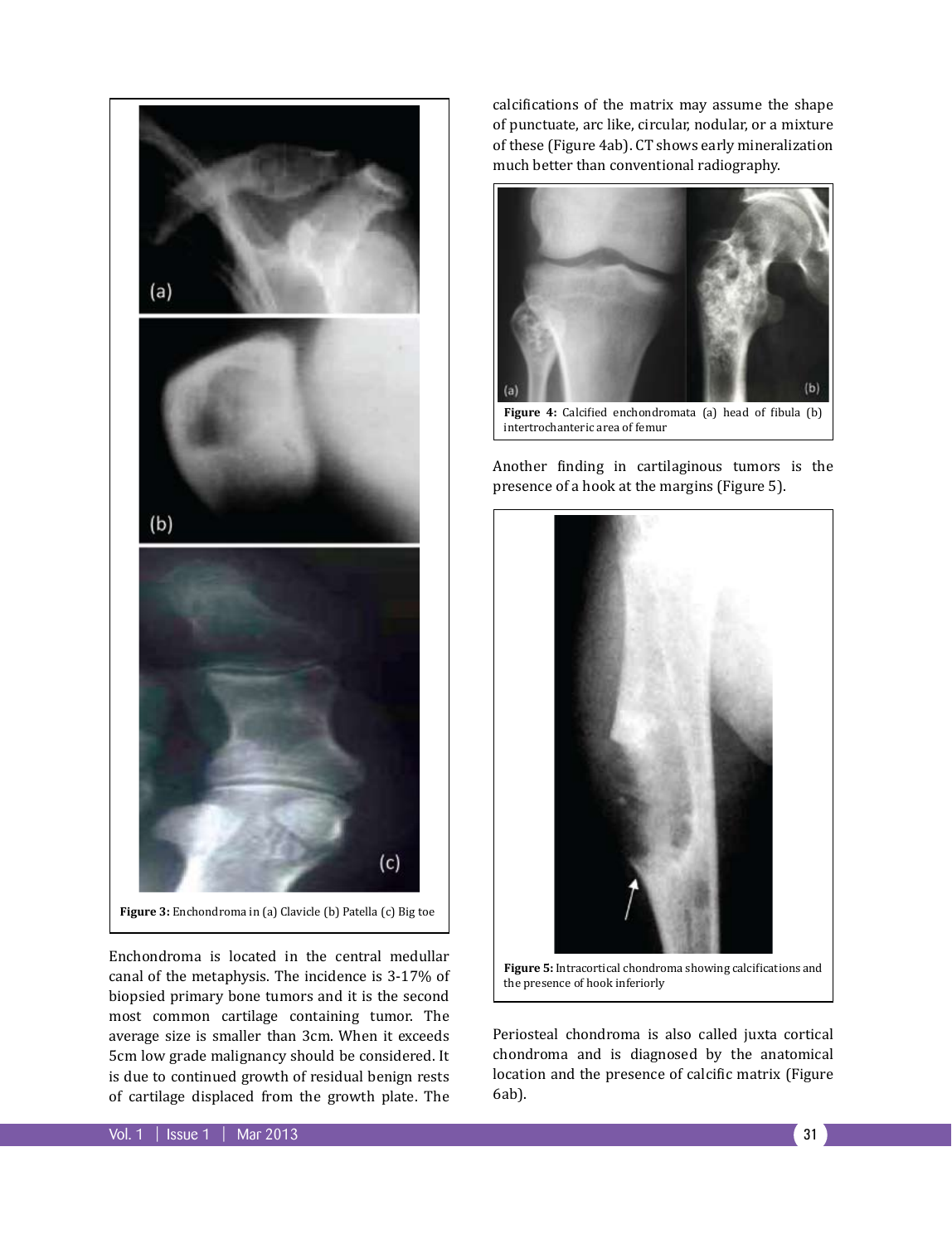

The complications of enchondroma include pathological fracture and malignant degeneration particularly when located in the long-bones whose incidence is between 15 and 20%. In the differential diagnosis, epidermoid inclusion cyst (phalangeal tuft), with history of trauma, unicameral bone cyst (rare in hands, more radiolucent), giant cell tumor of tendon sheath (commonly erodes bone, softtissue mass outside bone) fibrous dysplasia (mostly polyostotic) and bone infarct (Figure 7ab) need to be continued.



**Figure 7ab:** AP and lateral views of lower end of femur showing bone infarct. Calcification simulates enchondroma

Maffucci syndrome constitutes multiple enchondromata and soft tissue hemangiomas. It is actually a non-hereditary mesodermal dysplasia. In this connection, an increased prevalence of malignancies in the bone, ovary, duodenum and central nervous system. The diagnosis of Maffucci syndrome is made by the presence of enchondromata and presence of phleboliths in the soft tissue hemangiomas (Figure 8).



calcified phleboliths in hemangiomata

Subcutaneous soft tissue chondromas are<br>encountered without the involvement of encountered without the involvement of underlying bones. They show amorphous, lumpy and homogenous calcifications (Figure 9ab). In occasional, instance calcified soft tissue hematoma and localized Myositis ossificans may be considered in the differential diagnosis.



**Figure 9:** (a) heel (b) hand – soft tissue enchondromata

They may be seen in intra and extra articular locations (Figure 10ab). They may also occur in structures like nasal septum, larynx etc.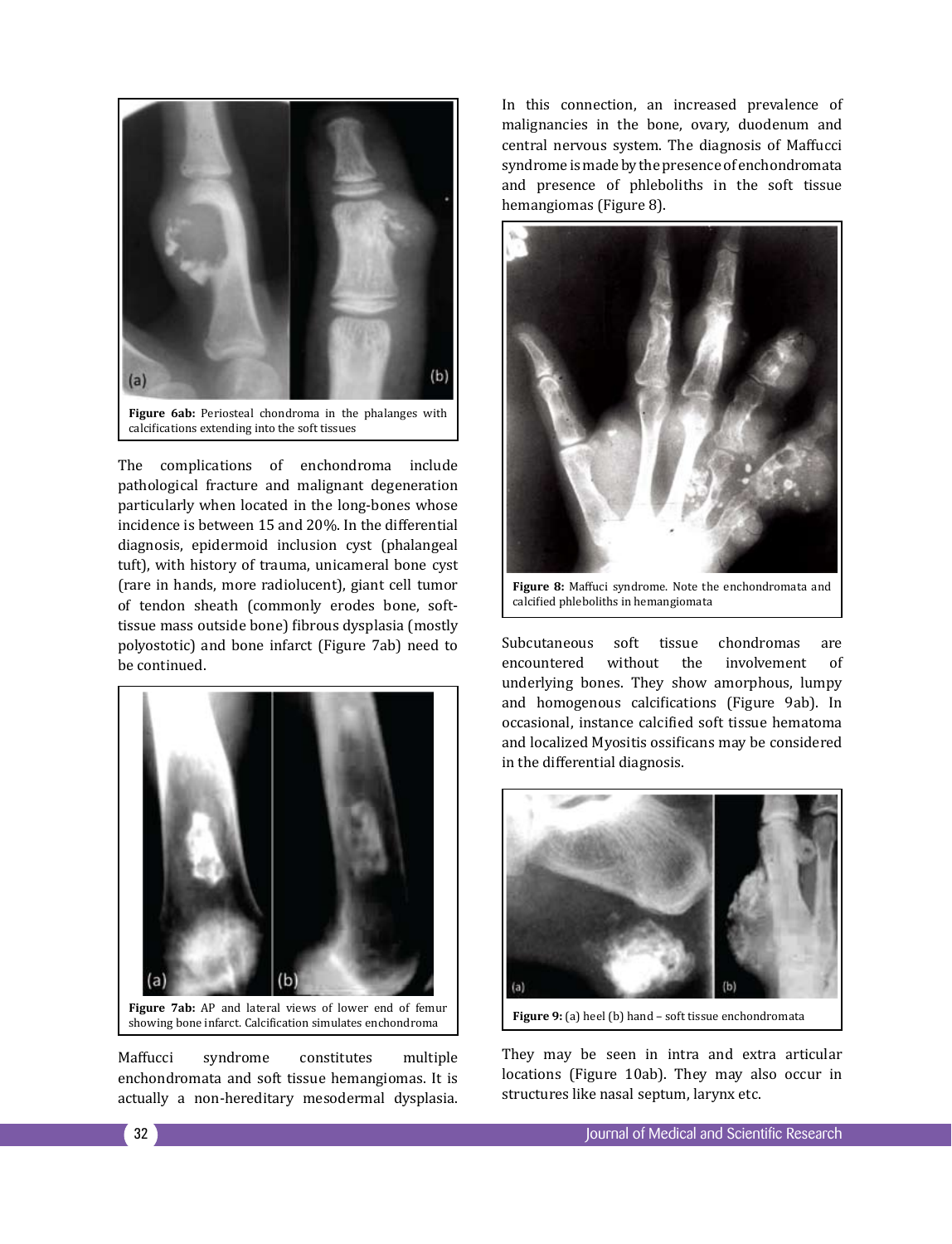

Ollier's dyschondroplasia is a developmental disorder. Chondromatous lesions are encountered in several bones and usually affect children in the age group of 1 to 12 yrs. These lesions are generally distributed on one side of the body. These may lead to shortening of the limb (s). Radiological findings include cortically oriented lesions with calcifications. The hook sign indicates that it is a cartilaginous lesion. This lesion prevents normal growth of the bone and may lead to shortening of the bone (Figure 11ab).



of femur is noted Chondroblastoma is a benign cartilage tumor and constitutes 1-3% of all bone tumors. Male and Female ratio is 2:1 and is encountered in 2nd & 3rd decades. Long & short tubular bones are frequently affected.

Radiologically a lytic area is noted in the epiphysis or metaphysis, or the lesion may involve both epiphysis and metaphysis. Chondroid calcification is present in 1/3rd of cases (Figure 12ab).



**Figure 12:** Chondroblastoma in (a) humeral head (b) lower end of femur

When it is primarily located in the metaphysis periosteal reaction may be noted (Figure 13).



In about 1/3rd of the cases aneurysmal bone cyst may be associated in which instance, MRI shows fluid – fluid levels (Figure 14ab).



**Figure 14:** Chondroblastoma of calcaneum. (a) plain film (b) MRI showing fluid – fluid levels indicating secondary ABC

 Chondromyxoid fibroma is a rare benign cartilaginous tumor although it is also included in fibrogenic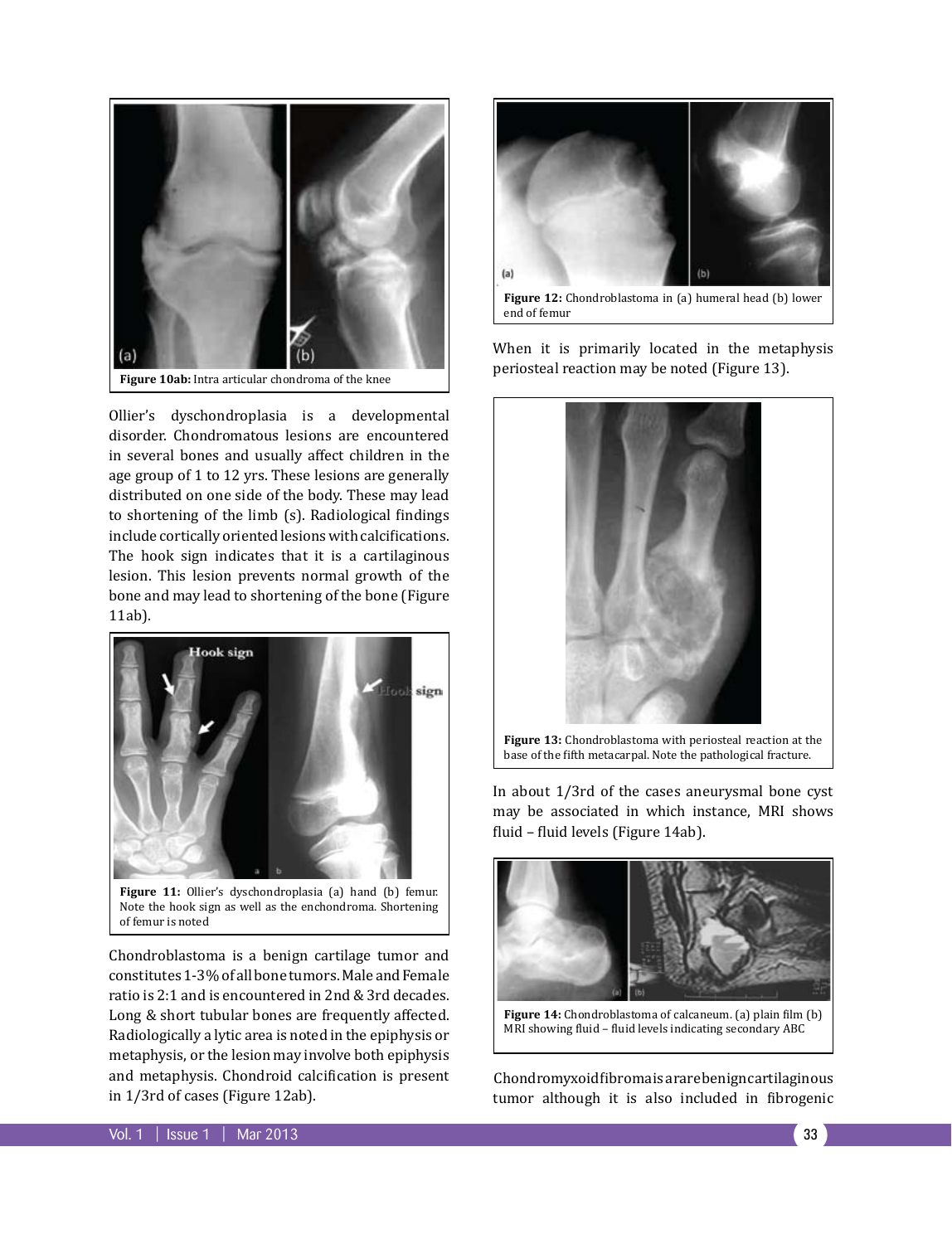tumors. It is encountered in 2nd and 3rd decades. It occurs in the metaphysis of long tubular bones as well as short bones of the feet. Radiologically, it is a lytic expanding lesion with lobulated appearance, tending to be eccentric. Trabeculations may be seen with endosteal sclerosis (Figure 15ab).



**Figure 15:** Chondromyxoid fibroma of (a) proximal tibia (b) distal tibia

This is one of the benign aggressive lesions simulating radiologically an aneurysmal bone cyst. Calcification is rarely noted, although punctate calcifications are noted histologically. Advanced imaging does not really help in the diagnosis.

Solitary osteochondroma (exostosis) is generally encountered in the first four decades. When a single lesion is noted it is appropriate that the whole body is investigated for detecting multiple lesions. Radiologically, it occurs in the metaphysis and







**Figure16b:** Enostosis of humerus. Note cauliflower like osteochondroma



diametaphysis and projects out of the underlying bone. It may be sessile or pedunculated. The femora and tibia are the common sitesof its occurrence. The medularic cavity is in continuity of the parental bone. In long bones, these lesions grow away from metaphysis. Diaphyseal eclasis growth takes places in the cartilaginous cap. Growth generally diminishes after skeletal maturity (Figure 16abc). The average thickness of the cartilage is about 2cm.

Multiple osteochondromata (exostoses) are Figure 16a: Exostosis of lesser trochanter of femur<br> **Figure 16a:** Exostosis of lesser trochanter of femur<br> **Figure 16a:** Exostosis of lesser trochanter of femur<br> **Figure 16a:** Exostosis of lesser trochanter of femur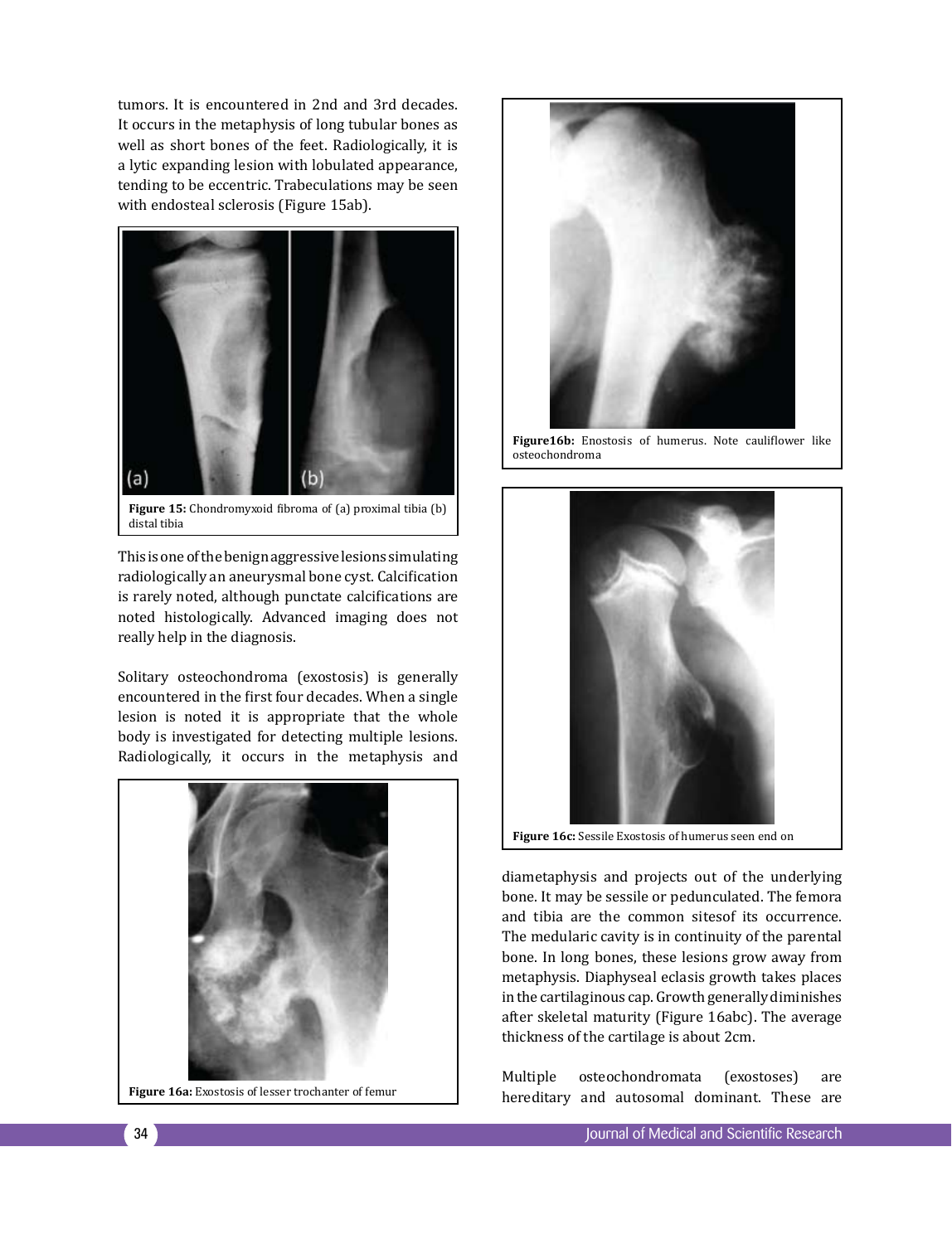encountered in younger age groups. They are bilateral and often symmetrical. Radiologically, the findings are that of solitary exostosis. However, since they are developmental, shortening and deformity of limbs may be noted (Figure 17abcd).



**Figure 17ab:** Bilateral osteochondromata. Note hook like projections



**Figure 17cd:** Multiple symmetrical osteochondromata of femur and tibia

Complications include fracture, bursal formation, compression of nerves and vessels and malignant transformation (Figure 18ab).



**Figure 18ab:** Fracture of the pedinculated exostosis

In solitary exostosis/ Enchondroma, the incidence of malignancy is  $\sim$ 1% (Figure 19) in multiple exostoses the incidence of malignant transformation may be up to 10 – 15%. In Maffucci syndrome the incidence of malignancy is 20 – 30% which includes non-osseous tumors.



Post traumatic exostosis has been described and when its shape is like a tent it is named as Turret exostosis. Another exostosis is due to osteoperiostitis or Nora's lesion as a sequel to trauma (Figure 20ab). Post radiation osteochondromata have also been described.



Figure 20: (a) Nora's lesion due to osteoperiostitis - This is also known as Bizarre Paraosteal Osteochondromatous Proliferation (BPOP) (b) Turret exostosis due to previous trauma.

Trevor's Disease (Dysplasia epiphysialis hemimelica) is a disorder with eccentric growth of ossification centre associated with calcified mass. It may be considered as epiphyseal osteochondroma. This may be hereditary and deformity of joint may develop. Generally, monoarticular but more than